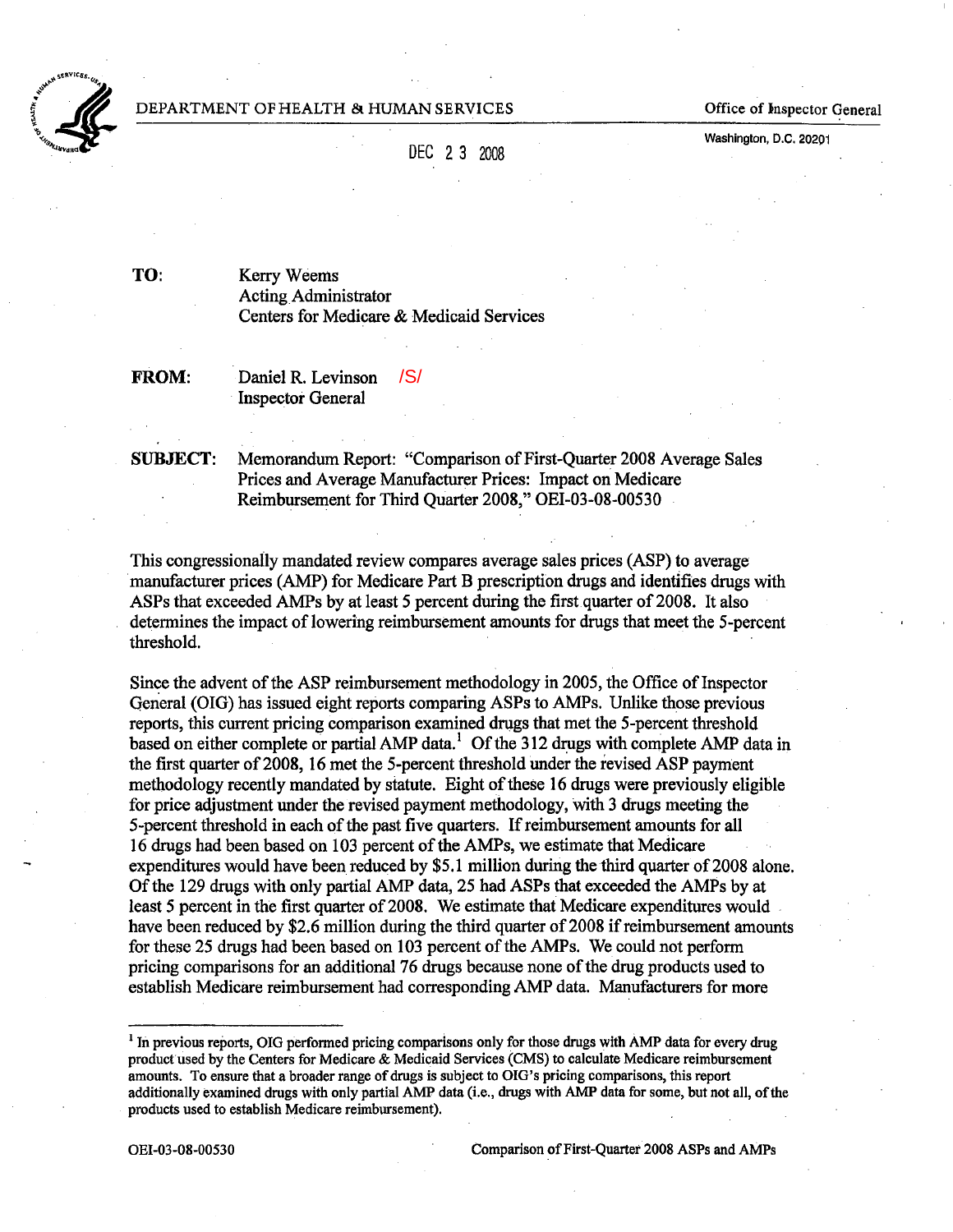## Page 2 – Kerry Weems

than one-fifth of these products had a Medicaid drug rebate agreement and were therefore generally required to submit AMPs. OIG is working with CMS to evaluate and pursue appropriate actions against those manufacturers that fail to submit required data.

## **BACKGROUND**

Section 1847A(d)(2)(B) of the Social Security Act (the Act) mandates that OIG compare ASPs to AMPs. If OIG finds that the ASP for a drug exceeds the AMP by a certain percentage (currently 5 percent), section 1847A(d)(3)(A) of the Act states that the Secretary of the Department of Health and Human Services (the Secretary) may disregard the ASP for the drug when setting reimbursement amounts. Section  $1847A(d)(3)(C)$  of the Act goes on to state that ". . . the Inspector General shall inform the Secretary (at such times as the Secretary may specify to carry out this subparagraph) and the Secretary shall, effective as of the next quarter, substitute for the amount of payment . . . the lesser of (i) the widely available market price . . . (if any); or (ii) 103 percent of the average manufacturer price  $\dots$ ."

## **Medicare Part B Coverage of Prescription Drugs**

Medicare Part B covers only a limited number of outpatient prescription drugs. Covered drugs include injectable drugs administered by a physician; certain self-administered drugs, such as oral anticancer drugs and immunosuppressive drugs; drugs used in conjunction with durable medical equipment; and some vaccines.

## **Medicare Part B Payments for Prescription Drugs**

CMS contracts with private companies, known as Medicare Administrative Contractors (MAC), to process and pay Medicare Part B claims, including those for prescription drugs. To obtain reimbursement for covered outpatient prescription drugs, physicians and suppliers submit claims to their MACs using procedure codes. CMS established the Healthcare Common Procedure Coding System (HCPCS) to provide a standardized coding system for describing the specific items and services provided in the delivery of health care. In the case of prescription drugs, each HCPCS code defines the drug name and dosage size but does not specify manufacturer or package size information.

Medicare and its beneficiaries spent approximately \$11 billion for Part B drugs in [2](#page-1-0)007.<sup>2</sup> Although Medicare paid for more than 675 outpatient prescription drug HCPCS codes that year, the majority of spending for Part B drugs was concentrated on a relatively small subset of those codes. In 2007, 52 codes accounted for 90 percent of the expenditures for Part B drugs, with only 11 of these drugs representing half of the total Part B drug expenditures.

<span id="page-1-0"></span><sup>&</sup>lt;sup>2</sup> Medicare expenditures for Part B drugs were calculated using 2007 data in CMS's Part B Extract and Summary System (BESS), which were 98 percent complete at the time of extraction.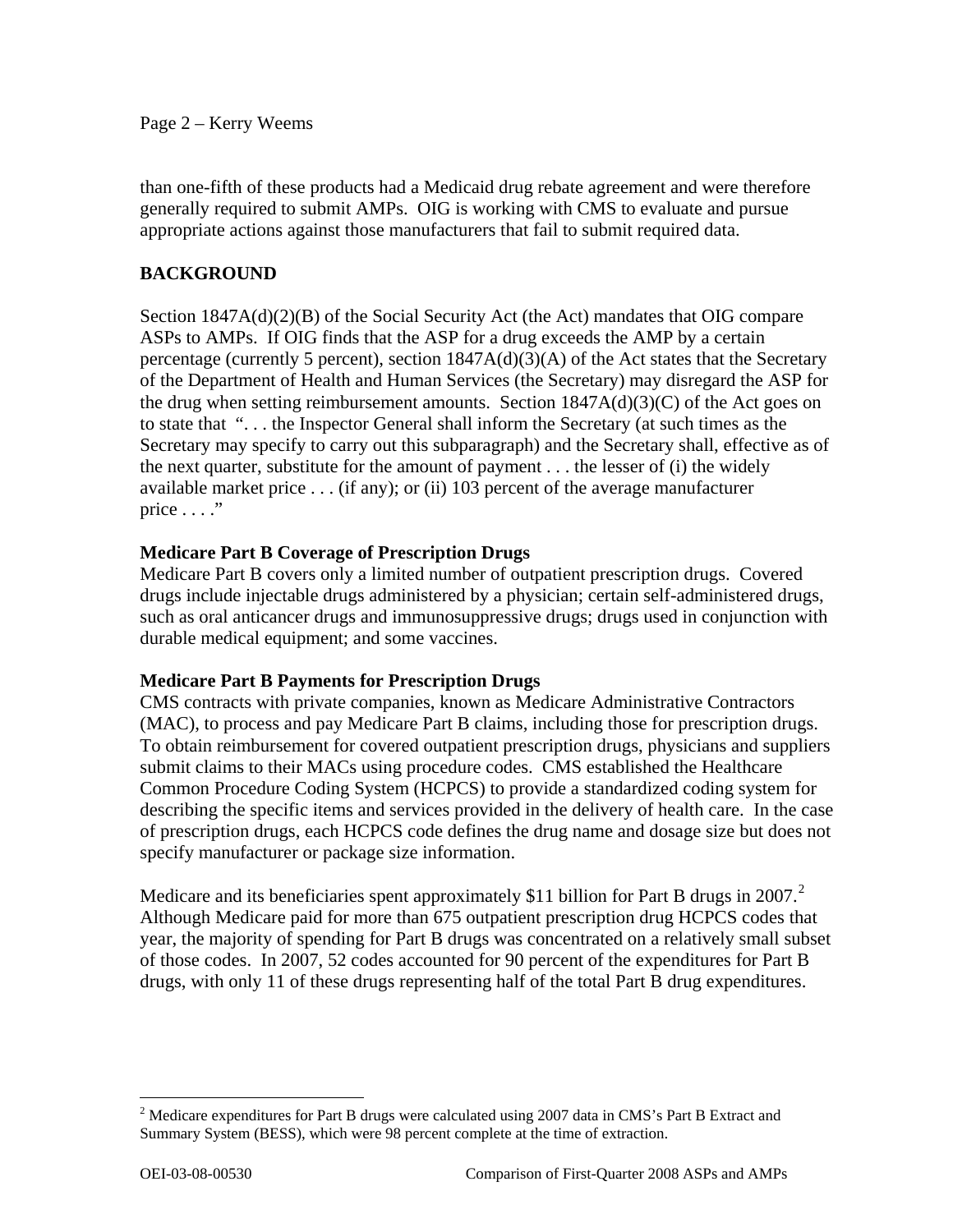Page 3 – Kerry Weems

## **Reimbursement Methodology for Part B Drugs and Biologicals**

Since January 2005, Medicare Part B has been paying for most covered drugs using a reimbursement methodology based on ASPs.<sup>[3](#page-2-0)</sup> Section 1847A(c) of the Act, as added by the Medicare Prescription Drug, Improvement, and Modernization Act of 2003, P.L. No. 108-173, defines an ASP as a manufacturer's sales of a drug to all purchasers in the United States in a calendar quarter divided by the total number of units of the drug sold by the manufacturer in that same quarter. The ASP is net of any price concessions, such as volume discounts, prompt pay discounts, cash discounts, free goods contingent on purchase requirements, chargebacks, and rebates other than those obtained through the Medicaid drug rebate program.<sup>[4](#page-2-1)</sup> Sales that are nominal in amount are exempted from the ASP calculation, as are sales excluded from the determination of "best price" in the Medicaid drug rebate program. $5/6$  $5/6$  $5/6$ 

Manufacturers report ASPs by national drug codes (NDC), which are 11-digit identifiers that indicate the manufacturer, product dosage form, and package size of the drug. Manufacturers must provide CMS with the ASP and volume of sales for each NDC on a quarterly basis, with submissions due 30 days after the close of each quarter.<sup>[7](#page-2-4)</sup>

Because Medicare Part B reimbursement for outpatient drugs is based on HCPCS codes rather than NDCs and more than one NDC may meet the definition of a particular HCPCS code, CMS has developed a file that "crosswalks" manufacturers' NDCs to HCPCS codes. CMS uses information in this crosswalk file to calculate volume-weighted ASPs for covered HCPCS codes.

## **Calculation of Volume-Weighted Average Sales Prices**

To calculate volume-weighted ASPs, CMS uses an equation that involves the following variables: the ASP for the 11-digit NDC as reported by the manufacturer, the volume of sales for the NDC as reported by the manufacturer, and the number of billing units in the NDC as determined by CMS. The amount of the drug contained in an NDC may differ from the amount of the drug specified by the HCPCS code that providers use to bill Medicare. Therefore, the number of billing units in an NDC describes the number of HCPCS code units that are in that NDC. For instance, an NDC may contain a total of 10 milliliters of Drug A, but the corresponding HCPCS code may be defined as only 5 milliliters of Drug A. In this case, there are two billing units in the NDC. CMS calculates the number of billing units in each NDC when developing its crosswalk files.

<span id="page-2-0"></span> $3 \text{ In } 2004$ , the reimbursement amount for most covered drugs was based on 85 percent of the average wholesale price as published in national pricing compendia, such as the "Red Book." Before 2004, Medicare Part B reimbursed for covered drugs based on the lower of either the billed amount or 95 percent of the average wholesale price.

 $4$  Section 1847A(c)(3) of the Act.

<span id="page-2-2"></span><span id="page-2-1"></span><sup>&</sup>lt;sup>5</sup> Pursuant to section 1927(c)(1)(C)(i) of the Act, "best price" is the lowest price available from the manufacturer during the rebate period to any wholesaler, retailer, provider, health maintenance organization, nonprofit entity, or governmental entity within the United States, with certain exceptions.

<span id="page-2-3"></span> $6$  Section 1847A(c)(2) of the Act.

<span id="page-2-4"></span><sup>&</sup>lt;sup>7</sup> Section 1927(b)(3) of the Act.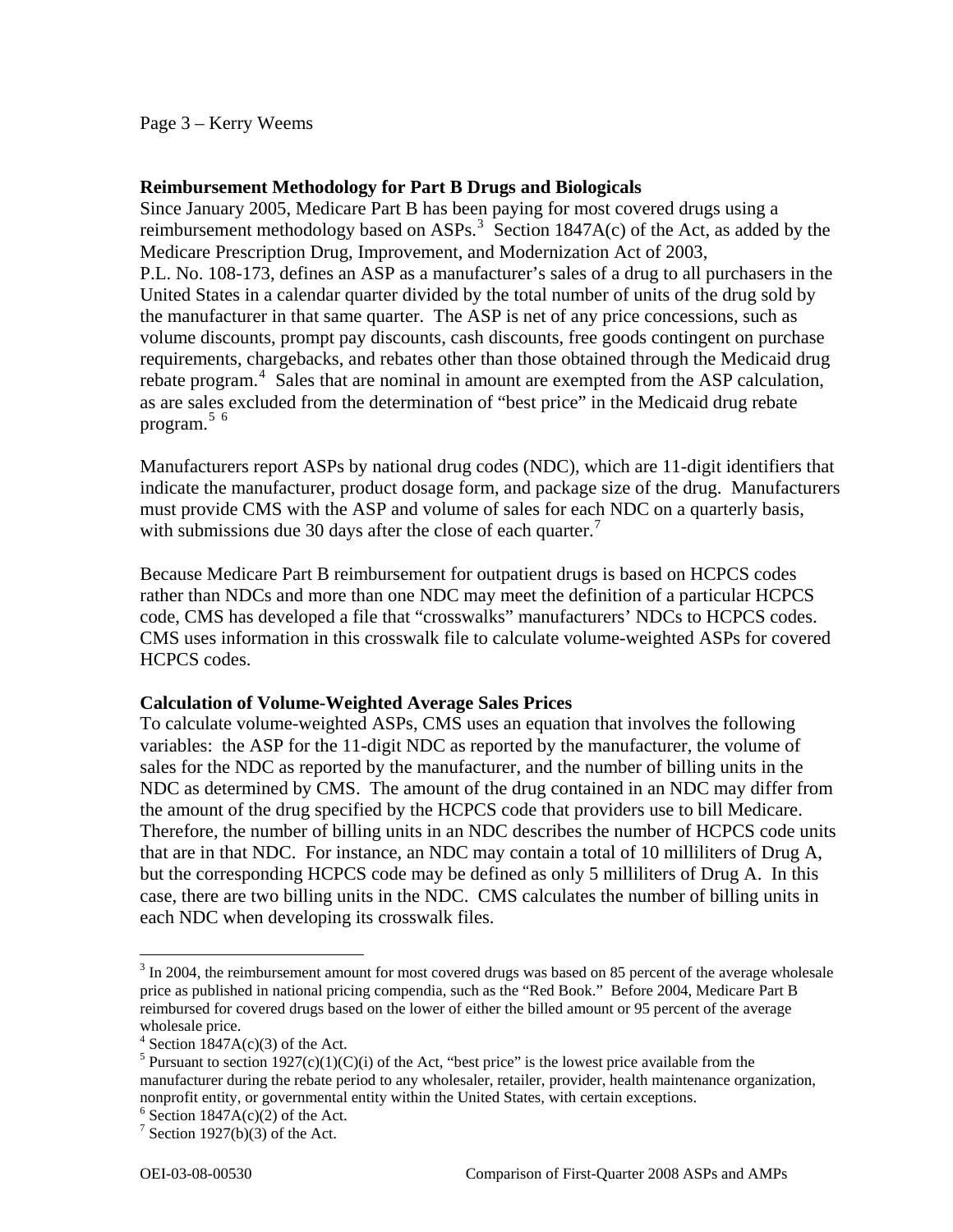### Page 4 – Kerry Weems

Before April 2008, CMS calculated volume-weighted ASPs using the equation presented in Appendix A. However, section 112(a) of the Medicare, Medicaid, and SCHIP Extension Act of 2007, P.L. No. 110-173, changed section 1847A(b) of the Act to require that CMS compute volume-weighted ASPs using a revised methodology, effective April 2008. This revised methodology was initially proposed by OIG in a February 2006 report entitled "Calculation of Volume-Weighted Average Sales Price for Medicare Part B Prescription Drugs" (OEI-03-05-00310). The revised equation for calculating volume-weighted ASPs is also provided in Appendix A.

Third-quarter 2008 Medicare allowances for most covered drug codes were based on first-quarter 2008 ASP submissions from manufacturers, which were volume-weighted using the revised methodology. Under the ASP pricing methodology, the Medicare allowance for most Part B drugs is equal to 106 percent of the volume-weighted ASP for the HCPCS code. Medicare beneficiaries are responsible for 20 percent of this amount in the form of coinsurance.

## **The Medicaid Drug Rebate Program and Average Manufacturer Prices**

For Federal payment to be available for covered outpatient drugs provided under Medicaid, sections  $1927(a)(1)$  and  $(b)(1)$  of the Act mandate that drug manufacturers enter into rebate agreements with the Secretary and pay quarterly rebates to State Medicaid agencies. Under these rebate agreements and pursuant to section 1927(b)(3) of the Act, manufacturers must provide CMS with the AMP for each of their NDCs on a quarterly basis, with submissions due 30 days after the close of each quarter.<sup>[8](#page-3-0)</sup>

As generally defined in section  $1927(k)(1)$  of the Act, the AMP is the average price paid to the manufacturer for the drug in the United States by wholesalers for drugs distributed to the retail pharmacy class of trade. Before the passage of the DRA, manufacturers were required to deduct customary prompt pay discounts when calculating AMPs. However, section  $6001(c)(1)$  of the DRA amended section  $1927(k)(1)$  of the Act such that AMPs must be determined without regard to customary prompt pay discounts, effective January 2007. In December 2006, CMS instructed manufacturers to exclude customary prompt pay discounts from their AMP calculations as of January 2007.<sup>[9](#page-3-1)</sup> In July 2007, CMS published a final rule at 72 Fed. Reg. 39142 (July 17, 2007) that, among other things, implements section  $6001(c)(1)$  of the DRA and clarifies the way in which the AMP must be calculated. Specifically, 42 CFR § 447.504 of the final regulation clarifies the manner in which the AMP is to be determined. $10$ 

<span id="page-3-0"></span> $8$  Section 6001(b)(1)(A) of the Deficit Reduction Act of 2005 (DRA), P.L. No. 109-171, changed section 1927(b) of the Act to require that manufacturers also report AMPs on a monthly basis, effective January 2007. Drug manufacturers will continue to report quarterly AMP data in addition to their monthly submissions.<br><sup>9</sup> CMS, Medicaid Drug Rebate Program, "Bulletin for Participating Drug Manufacturers," Release No. 76,

<span id="page-3-1"></span>December 15, 2006.

<span id="page-3-2"></span><sup>&</sup>lt;sup>10</sup> In December 2007, the United States District Court for the District of Columbia preliminarily enjoined the implementation of the regulation for certain purposes not relevant to this report. Section 203 of the Medicare Improvements for Patients and Providers Act of 2008 also delayed the implementation of certain aspects of the regulation and the DRA requirements. Again, those aspects are not relevant for the purposes of this report.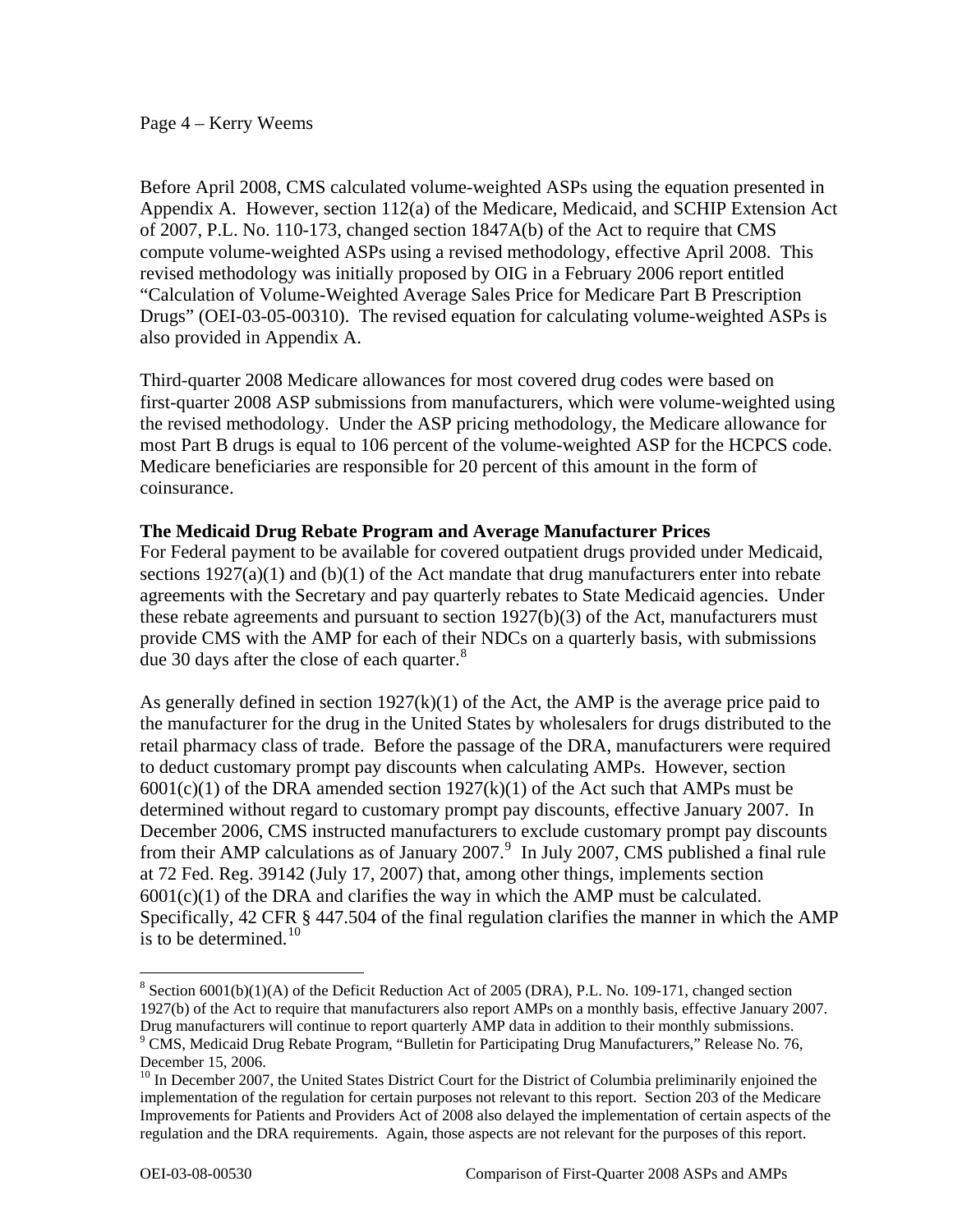## Page 5 – Kerry Weems

The AMP is generally calculated as a weighted average of prices for all of a manufacturer's package sizes of a drug sold during a given quarter and is reported for the lowest identifiable quantity of the drug (e.g., 1 milliliter, 1 tablet, 1 capsule).

If a manufacturer fails to provide AMP data in a timely manner, civil monetary penalties may be imposed.<sup>[11](#page-4-0)</sup> In addition, pursuant to section  $1927(b)(4)(B)$  of the Act, the Secretary may terminate a rebate agreement "for violation of the requirements of the agreement or other good cause shown." CMS has terminated a number of manufacturers for failure to report drug pricing data as required by section 1927 of the Act. CMS has also provided OIG with information about manufacturers that failed to submit drug-pricing data for the purposes of evaluating potential civil monetary penalty actions.

## **Office of Inspector General's Monitoring of Average Sales Prices and Average Manufacturer Prices**

Since the ASP reimbursement methodology for Part B prescription drugs was implemented in January 2005, OIG has issued seven quarterly reports comparing ASPs and AMPs. In addition, OIG recently completed an annual overview of ASPs and AMPs, which examined data across all four quarters of 2007 using the revised ASP payment methodology recently implemented by CMS. A list of all eight reports is provided in Appendix B.

Although CMS has acknowledged the Secretary's authority to adjust ASP payment limits based on the findings of OIG's pricing comparisons, CMS has yet to make any changes to Part B drug reimbursement as a result of these studies. Rather, CMS has emphasized both the complexity of substituting payment amounts and the importance of proceeding cautiously to avoid unintended consequences.<sup>[12](#page-4-1)</sup> In commenting on OIG's reports, CMS has expressed a desire to both better understand fluctuating differences between ASPs and AMPs and engage stakeholders, with the intent of developing a process for making price substitutions.<sup>[13](#page-4-2)</sup> However, CMS has not specified what, if any, steps it will take to adjust Medicare reimbursement amounts for drugs that meet the 5-percent threshold specified in section 1847A(d)(3) of the Act.

OIG will continue to meet its congressional mandate by issuing reports based on quarterly pricing comparisons, along with annual overviews to summarize findings across each calendar year.

## **METHODOLOGY**

We obtained from CMS NDC-level ASP data from the first quarter of 2008, which were used to establish Part B drug reimbursement amounts for the third quarter of 2008. In addition, we obtained the file that CMS used to crosswalk NDCs to their corresponding HCPCS codes.

<sup>&</sup>lt;sup>11</sup> Pursuant to section  $1927(b)(3)(C)$  of the Act.

<span id="page-4-1"></span><span id="page-4-0"></span><sup>12</sup> OEI-03-08-00450, December 2008.

<span id="page-4-2"></span><sup>13</sup> OEI-03-07-00140, July 2007 and OEI-03-08-00450, December 2008.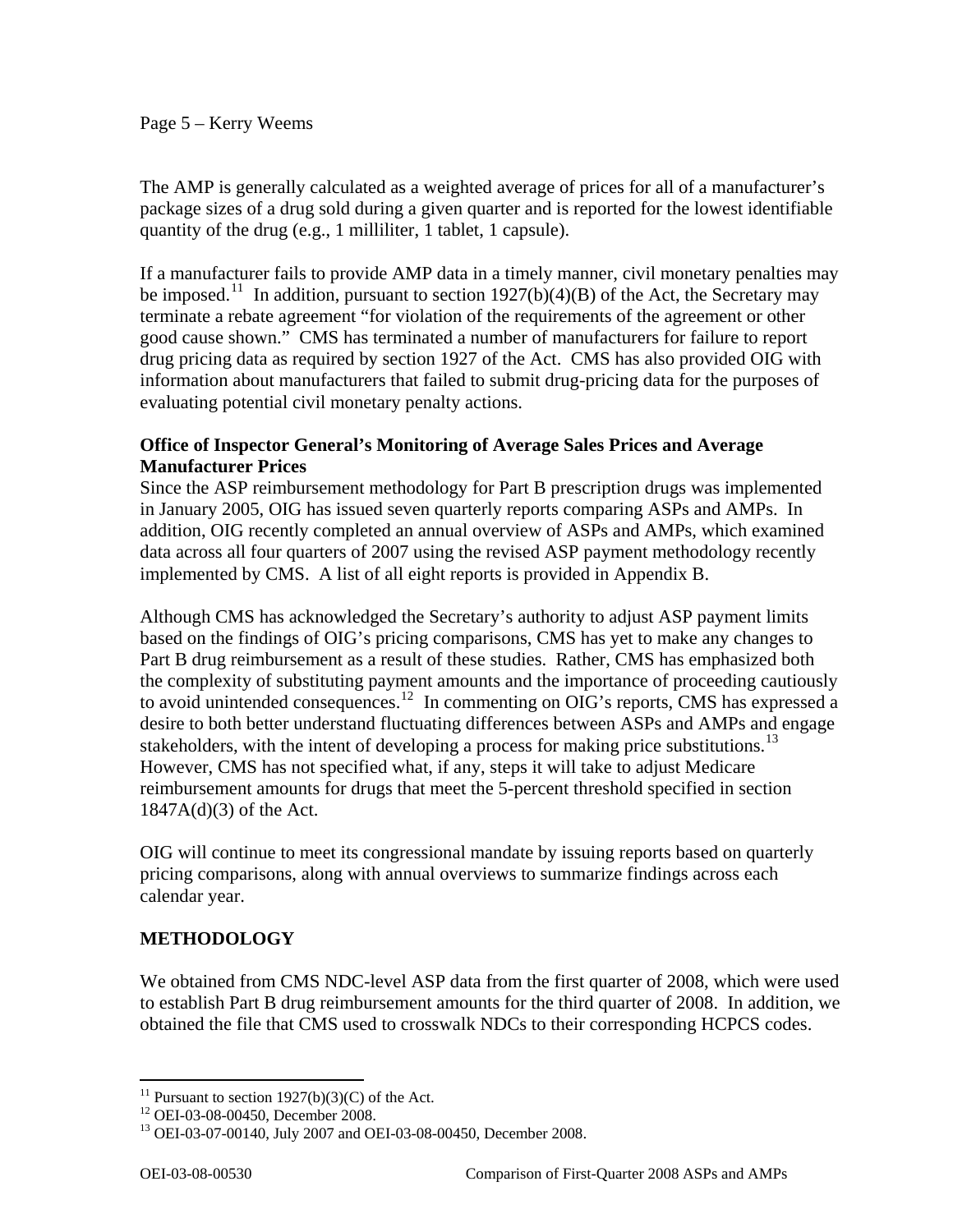## Page 6 – Kerry Weems

Both the ASP data and the crosswalk file were current as of June 10, 2008. We also obtained AMP data from CMS for the first quarter of 2008, which were current as of May 13, 2008.

## **Analysis of Average Sales Price Data From the First Quarter of 2008**

As mentioned previously, Medicare does not base reimbursement for covered drugs on NDCs; instead, it uses HCPCS codes. Therefore, CMS uses ASP information submitted by manufacturers for each NDC to calculate a volume-weighted ASP for each covered HCPCS code. When calculating these volume-weighted ASPs, CMS includes only NDCs with ASP submissions that are deemed valid. We did not examine NDCs that CMS opted to exclude from its calculation, nor did we verify the accuracy of CMS's crosswalk files.

As of June 2008, CMS had established prices for 527 HCPCS codes based on the revised ASP reimbursement methodology mandated by section 112(a) of the Medicare, Medicaid, and SCHIP Extension Act of  $2007<sup>14</sup>$  $2007<sup>14</sup>$  $2007<sup>14</sup>$  Reimbursement amounts for the 527 HCPCS codes were based on ASP data for 3,384 NDCs.

## **Analysis of Average Manufacturer Price Data From the First Quarter of 2008**

In previous quarters, OIG performed pricing comparisons for only those drug codes with AMP data for every drug product used by CMS to calculate the Medicare reimbursement amount. As a result of that conservative approach, at least 17 percent of HCPCS codes were excluded from our analysis in any given quarter. To ensure that a broader range of drug codes is subject to OIG's pricing comparisons, this report additionally examined drug codes with only partial AMP data (i.e., drug codes with AMP data for some, but not all, of the products used to establish Medicare reimbursement). For the purposes of this report, we divided HCPCS codes into the following three groups:

- (1) HCPCS codes with AMP data for every NDC that CMS used in its calculation of volume-weighted ASPs,
- (2) HCPCS codes with AMP data for only some of the NDCs that CMS used in its calculation of volume-weighted ASPs, and
- (3) HCPCS codes with no AMP data for any of the NDCs that CMS used in its calculation of volume-weighted ASPs.

As previously noted, the AMP for each NDC is reported for the lowest identifiable quantity of the drug contained in that NDC (e.g., 1 milliliter, 1 tablet, 1 capsule). In contrast, the ASP is reported for the entire amount of the drug contained in the NDC (e.g., for 50 milliliters, for 100 tablets). To ensure that the AMP would be comparable to the ASP, it was necessary to convert the AMP for each NDC so that the AMP represented the total amount of the drug contained in that NDC.

<span id="page-5-0"></span><sup>&</sup>lt;sup>14</sup> Several Part B drugs, including certain vaccines and blood products, are not paid under the ASP methodology.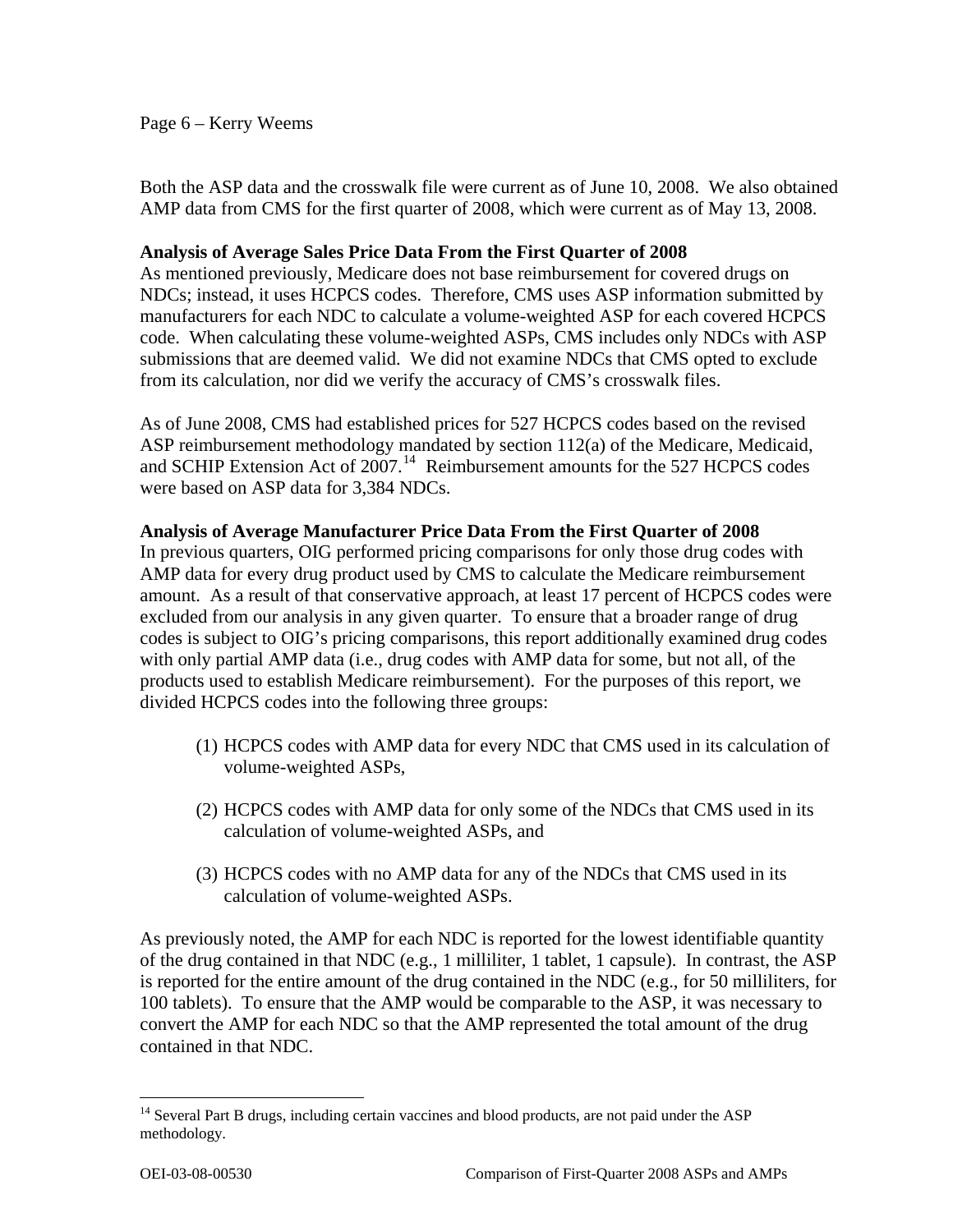Page 7 – Kerry Weems

To calculate "converted AMPs" for NDCs in the first and second groups, we multiplied the AMP by the total amount of the drug contained in each NDC, as identified by sources such as the CMS crosswalk file, manufacturer Web sites, the "Red Book," and the Food and Drug Administration's NDC directory. For certain NDCs, we were unable to successfully identify the amount of the drug reflected by the ASP and therefore could not calculate a converted AMP.

Using NDCs with successful AMP conversions, we then calculated a volume-weighted AMP for each of the corresponding HCPCS codes, consistent with the revised methodology for calculating volume-weighted ASPs. Appendix C provides a more detailed description of the methods we used both to convert AMPs and calculate volume-weighted AMPs. Table 1 provides the final number of HCPCS codes and NDCs included in our analysis after we removed NDCs with either no AMP data or unsuccessful AMP conversions.

| <b>Availability of AMP Data for HCPCS Code</b> | Number of<br><b>HCPCS Codes</b> | Number of<br><b>NDCs</b> |
|------------------------------------------------|---------------------------------|--------------------------|
| Complete AMP Data                              | 312                             | 1,283                    |
| Partial AMP Data                               | 129                             | 1,129                    |
| No AMP Data                                    | 76                              | 436                      |

|  |  | Table 1: Number of Drug Codes and NDCs Included in OIG's Pricing Comparison |
|--|--|-----------------------------------------------------------------------------|
|  |  |                                                                             |

Source: OIG analysis of first-quarter 2008 ASP and AMP data, 2008.

# **Comparing Volume-Weighted ASPs to Volume-Weighted AMPs for the First Quarter of 2008 Using the Revised ASP Payment Methodology**

For each of the HCPCS codes included in our study, we compared the volume-weighted ASPs and AMPs and identified codes with an ASP that exceeded the AMP by at least 5 percent.

For those HCPCS codes that met or exceeded the 5-percent threshold, we reviewed the associated NDCs to verify the accuracy of the billing unit information. According to our review, NDCs for eight codes had billing unit information in CMS's crosswalk file that may not have accurately reflected the number of billing units actually contained in the NDC. Because volume-weighted ASPs and AMPs are calculated using this billing unit information, we could not be certain that the results for these codes were correct. Therefore, we did not consider these eight HCPCS codes as having met the 5-percent threshold.

For the remaining HCPCS codes, we then estimated the monetary impact of lowering reimbursement to 103 percent of the AMP.[15](#page-6-0) For each of the HCPCS codes that met the

<span id="page-6-0"></span> $\overline{a}$  $15$  Section 1847A(d)(3)(C) of the Act directs the Secretary to replace payment amounts for drugs that meet the 5-percent threshold with the lesser of the widely available market price for the drug (if any) or 103 percent of the AMP. For the purposes of this study, we used 103 percent of the AMP to estimate the impact of lowering reimbursement amounts. If widely available market prices had been available for these drugs and lower than 103 percent of the AMP, the savings estimate presented in this report would have been greater.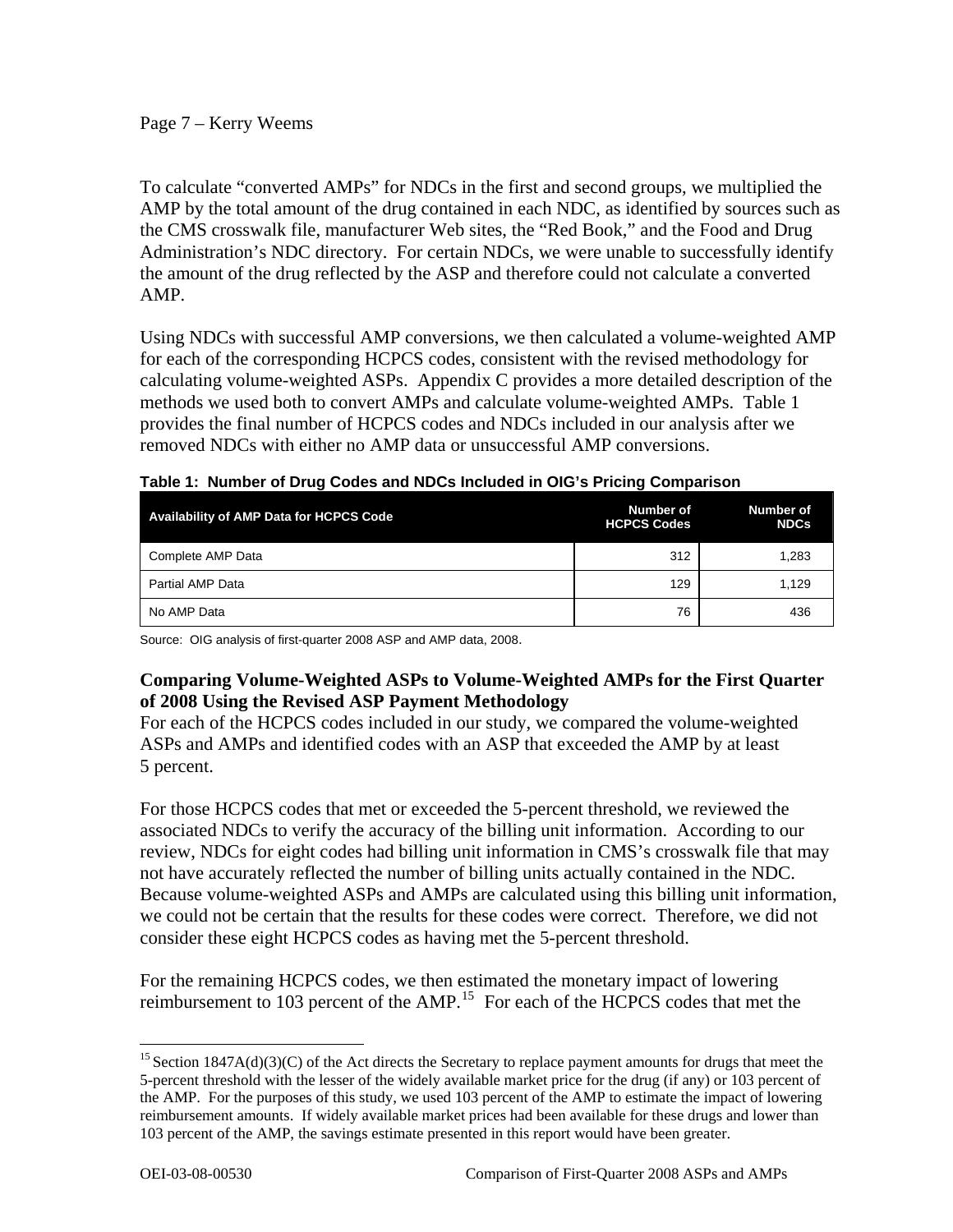### Page 8 – Kerry Weems

in 2007 remained consistent from one quarter to the next and that there were no significant 5-percent threshold, we calculated 103 percent of the volume-weighted AMP and subtracted this amount from the third-quarter 2008 reimbursement amount for the HCPCS code, which is equal to 106 percent of the volume-weighted ASP. To estimate the financial effect for the third quarter of 2008, we then multiplied the difference by one-fourth of the number of services that were allowed by Medicare for each HCPCS code in 2007, as reported in BESS.<sup>[16](#page-7-0)</sup> This estimate assumes that the number of services that were allowed by Medicare changes in utilization between 2007 and 2008.

## **Identifying Codes That Would Also Have Met the 5-Percent Threshold in 2007 if the Revised ASP Payment Methodology Had Been In Effect**

CMS was not required to implement the revised ASP payment methodology until the fourth quarter of  $2007<sup>17</sup>$  $2007<sup>17</sup>$  $2007<sup>17</sup>$  However, to establish a more useful and consistent benchmark for comparisons of ASPs and AMPs over time, OIG recently completed a report examining ASPs and AMPs for all four quarters of 2007 using the revised methodology (i.e., we recalculated volume-weighted ASPs and AMPs using the revised methodology for the first three quarters of 2007).<sup>[18](#page-7-2)</sup> In this current report, we used these recalculated ASPs and AMPs to determine whether codes meeting the 5-percent threshold in the first quarter of 2008 would have also met the 5-percent threshold in any quarter of 2007 if the revised ASP payment had been in effect throughout the year. We performed this analysis only on codes with complete AMP data, as codes with partial data had not been included in our prior pricing comparisons.

## **Limitations**

We did not verify the accuracy of manufacturer-reported ASP and AMP data, nor did we verify the underlying methodology used by manufacturers to calculate ASPs and AMPs.

Manufacturers are required to submit their quarterly ASP and AMP data to CMS 30 days after the close of the quarter. Our analyses were performed on ASP and AMP data compiled by CMS soon after that deadline. We did not verify whether manufacturers later provided revised or missing data to CMS.

Furthermore, the definition of AMP changed effective January 2007, such that AMPs must now be determined without regard to customary prompt pay discounts.<sup>[19](#page-7-3)</sup> Because manufacturers are still required to include customary prompt pay discounts in their ASP

<span id="page-7-1"></span><span id="page-7-0"></span><sup>&</sup>lt;sup>16</sup> At the time of extraction, 2007 BESS data were 98 percent complete.<br><sup>17</sup> There is a two-quarter lag between the sales period for which ASPs are reported and the effective date of reimbursement amounts based on those ASPs. Therefore, the methodological changes that went into effect in April 2008 were applied by CMS to ASP data from two quarters prior (i.e., the fourth quarter of 2007). <sup>18 "</sup>Comparison of Average Sales Prices and Average Manufacturer Prices: An Overview of 2007"

<span id="page-7-2"></span><sup>(</sup>OEI-03-08-00450). The 2007 overview report used only the revised ASP payment methodology; therefore, the results presented in that report may differ from the results presented in each of the separate quarterly reports previously published by OIG.

<span id="page-7-3"></span><sup>&</sup>lt;sup>19</sup> Section 1927(k)(1) of the Act (as amended by section 6001(c)(1) of the DRA) and CMS, Medicaid Drug Rebate Program, "Bulletin for Participating Drug Manufacturers," Release No. 76, December 15, 2006.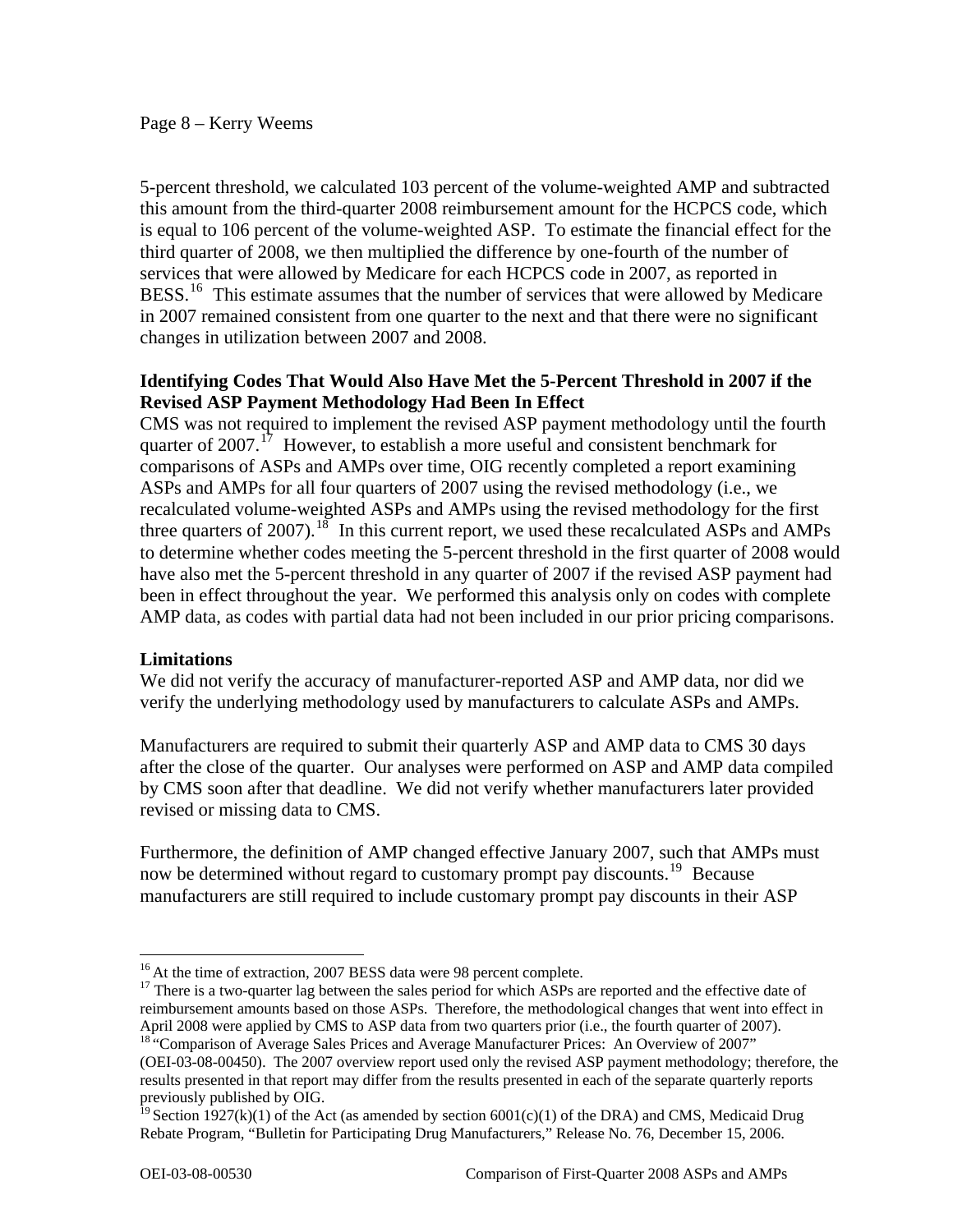Page 9 – Kerry Weems

calculations, the dynamic between ASPs and AMPs may be different in this report as compared to that in OIG reports using prices submitted before 2007.

## **Standards**

This inspection was conducted in accordance with the "Quality Standards for Inspections" issued by the President's Council on Integrity and Efficiency and the Executive Council on Integrity and Efficiency.

## **RESULTS**

## **Of the 312 Drug Codes With Complete AMP Data, Volume-Weighted ASPs for 16 Exceeded the Volume-Weighted AMPs by at Least 5 Percent**

Consistent with sections 1847A(d)(2)(B) and 1847A(d)(3) of the Act, OIG compared ASPs to AMPs to identify instances in which the ASP for a particular drug exceeded the AMP by a threshold of 5 percent. Under the revised ASP payment methodology recently mandated by statute, 16 of the 312 HCPCS codes with complete AMP data (5 percent) met this 5-percent threshold in the first quarter of 2008. A list of the 16 HCPCS codes, including their descriptions and HCPCS dosage amounts, is presented in Appendix D.

Table 2 describes the extent to which ASPs exceeded AMPs for the 16 HCPCS codes.<sup>[20](#page-8-0)</sup> For over 60 percent of the codes (10 of 16), volume-weighted ASPs exceeded volume-weighted AMPs by 20 percent or more. The ASPs for two of these codes were more than double the AMPs.

| <b>Percentage by Which ASP</b><br><b>Exceeded AMP</b> | <b>Number of HCPCS</b><br>Codes |
|-------------------------------------------------------|---------------------------------|
| 5.00%-9.99%                                           | 3                               |
| 10.00%-19.99%                                         | 3                               |
| 20.00%-29.99%                                         | 3                               |
| 30.00%-39.99%                                         | 3                               |
| 40.00%-49.99%                                         | 0                               |
| 50.00%-59.99%                                         | 0                               |
| 60.00%-69.99%                                         | 2                               |
| 70.00%-79.99%                                         | 0                               |
| 80.00%-89.99%                                         | 0                               |
| 90.00%-99.99%                                         | ŋ                               |
| 100% and above                                        | 2                               |
| Total                                                 | 16                              |

#### **Table 2: Extent to Which ASPs Exceeded AMPs for 16 HCPCS Codes With Complete AMP Data**

Source: OIG analysis of first-quarter 2008 ASP and AMP data, 2008.

<span id="page-8-0"></span> $20$  Because of the confidential nature of ASP data, the information in the table is presented in ranges.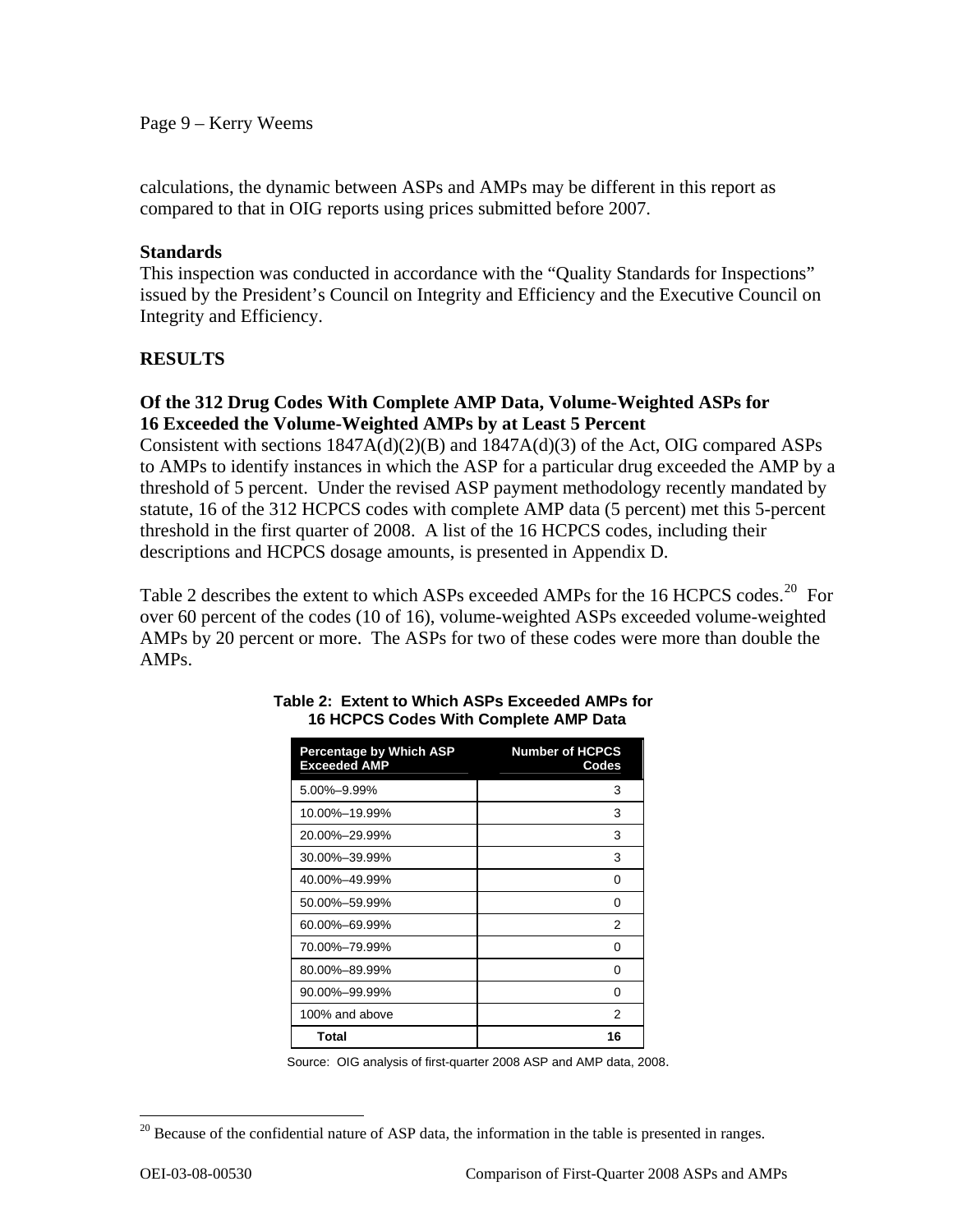Half of the 16 HCPCS codes were previously identified by OIG as having ASPs that exceeded the AMPs by at least 5 percent.<sup>[21](#page-9-0)</sup> Under the revised ASP payment methodology, three HCPCS codes (J1364, J2690, and Q0169) would have met the 5-percent threshold in each of the past five quarters, dating back to the first quarter of 2007. An additional three HCPCS codes would have met the 5-percent threshold in three of the past five quarters if the revised methodology had been used since the beginning of 2007. Table 3 presents a breakdown of the eight HCPCS codes that previously met the threshold for price adjustments.

#### **Table 3: Eight HCPCS Codes That Met the 5-Percent Threshold in the First Quarter of 2008 and Previous Quarters (According to CMS's Revised Payment Methodology)**

|                      | OIG Comparisons of ASPs to AMPs |                                  |                                 |                           |                                 |
|----------------------|---------------------------------|----------------------------------|---------------------------------|---------------------------|---------------------------------|
| <b>HCPCS</b><br>Code | <b>First</b><br>Quarter<br>2008 | <b>Fourth</b><br>Quarter<br>2007 | <b>Third</b><br>Quarter<br>2007 | Second<br>Quarter<br>2007 | <b>First</b><br>Quarter<br>2007 |
| J1364                | X                               | X                                | X                               | X                         | X                               |
| J2690                | X                               | X                                | X                               | X                         | X                               |
| Q0169                | X                               | X                                | X                               | X                         | X                               |
| J2760                | X                               | X                                |                                 | X                         |                                 |
| J3315                | X                               | X                                |                                 |                           | X                               |
| J1457                | X                               |                                  |                                 | X                         | X                               |
| J0300                | X                               | X                                |                                 |                           |                                 |
| J2700                | X                               |                                  | X                               |                           |                                 |

Source: OIG analysis of ASP and AMP data from the first quarter of 2008 and all four quarters of 2007.

Lowering reimbursement amounts for the 16 HCPCS codes to 103 percent of the AMPs would have reduced Medicare allowances by an estimated \$5.1 million in the third quarter of 2008. Sections 1847A(d)(3)(A) and (B) of the Act provide that the Secretary may disregard the ASP pricing methodology for a drug with an ASP that exceeds the AMP by at least 5 percent. Pursuant to section 1847A(d)(3)(C) of the Act, ". . . the Secretary shall, effective as of the next quarter, substitute for the amount of payment . . . the lesser of (i) the widely available market price . . . (if any); or (ii) 103 percent of the average manufacturer price  $\dots$  ."<sup>[22](#page-9-1)</sup> In this study, we identified 16 HCPCS codes that met the 5-percent threshold specified in the Act. If reimbursement amounts for these 16 codes had been based on 103 percent of the AMPs during the third quarter of 2008, we estimate that Medicare expenditures would have been reduced by \$5.1 million in that quarter alone.<sup>[23](#page-9-2)</sup>

<span id="page-9-0"></span><sup>&</sup>lt;sup>21</sup> We compared results from this report to those in a recent OIG report (OEI-03-08-00450) that examined ASPs and AMPs for all four quarters of 2007 using the revised methodology.

<span id="page-9-1"></span> $^{22}$  For the purposes of this study, we used 103 percent of the AMP to estimate the impact of lowering reimbursement amounts. If widely available market prices had been available for these drugs and lower than 103 percent of the AMP, the savings estimates presented in this report would have been greater.

<span id="page-9-2"></span><sup>&</sup>lt;sup>23</sup> This savings estimate assumes that the number of services that were allowed by Medicare in 2007 remained consistent from one quarter to the next and that there were no significant changes in utilization between 2007 and 2008.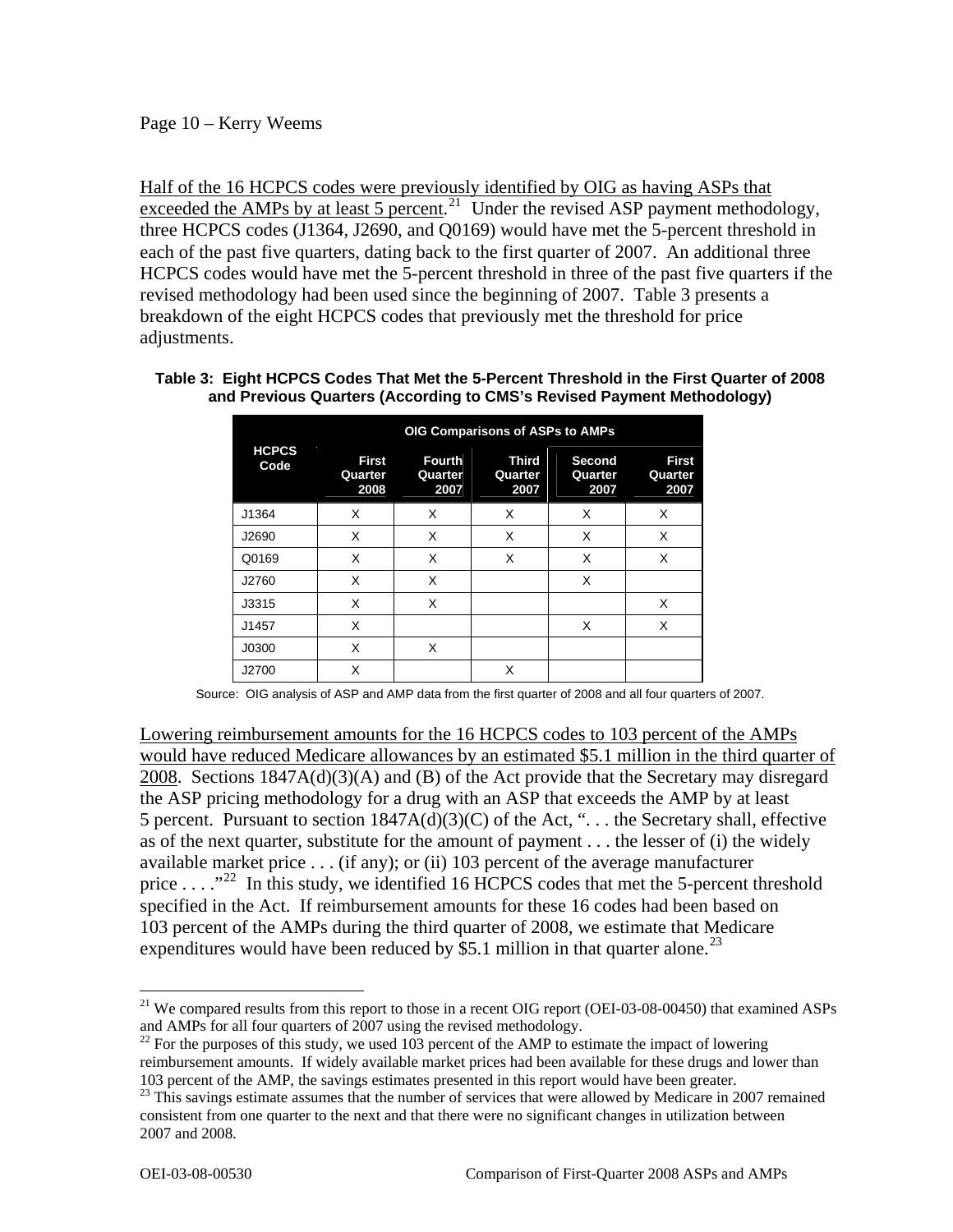## Page 11 – Kerry Weems

Two of the 16 HCPCS codes accounted for 90 percent of the \$5.1 million. If the reimbursement amounts for codes J9202 and J3315 had been based on 103 percent of the AMP during the third quarter of 2008, Medicare expenditures would have been reduced by an estimated \$3.3 million and \$1.3 million, respectively.

## **Of the 129 Drug Codes With Partial AMP Data, Volume-Weighted ASPs for 25 Exceeded the Volume-Weighted AMPs by at Least 5 Percent**

In previous quarters, OIG has examined only those HCPCS codes with AMP data for every NDC that was used to establish the Medicare reimbursement amount. To ensure that a broader range of drugs was included in OIG's pricing comparisons for this quarter, we also examined 129 HCPCS codes for which only partial AMP data were available. Under the revised payment methodology, ASPs for 25 of these 129 HCPCS codes (19 percent) exceeded the AMPs by at least 5 percent in the first quarter of 2008. A list of the 25 HCPCS codes, including their descriptions and HCPCS dosage amounts, is presented in Appendix E.

Table 4 describes the extent to which ASPs exceeded AMPs for the 25 HCPCS codes.<sup>[24](#page-10-0)</sup> For 28 percent of the codes (7 of 25), volume-weighted ASPs exceeded volume-weighted AMPs by 20 percent or more. The ASP for one of these codes was more than double the AMP.

| <b>Percentage by Which ASP</b><br><b>Exceeded AMP</b> | <b>Number of HCPCS</b><br>Codes |
|-------------------------------------------------------|---------------------------------|
| 5.00%-9.99%                                           | 5                               |
| 10.00%-19.99%                                         | 13                              |
| 20.00%-29.99%                                         | 1                               |
| 30.00%-39.99%                                         | 1                               |
| 40.00%-49.99%                                         | 1                               |
| 50.00%-59.99%                                         | O                               |
| 60.00%-69.99%                                         | 1                               |
| 70.00%-79.99%                                         | 1                               |
| 80.00%-89.99%                                         | 1                               |
| 90.00%-99.99%                                         | O                               |
| 100% and above                                        | 1                               |
| Total                                                 | 25                              |

#### **Table 4: Extent to Which ASPs Exceeded AMPs for 25 HCPCS Codes With Partial AMP Data**

Source: OIG analysis of first-quarter 2008 ASP and AMP data, 2008.

<span id="page-10-0"></span> $24$  The information in the table is presented in ranges because of the confidential nature of ASP data.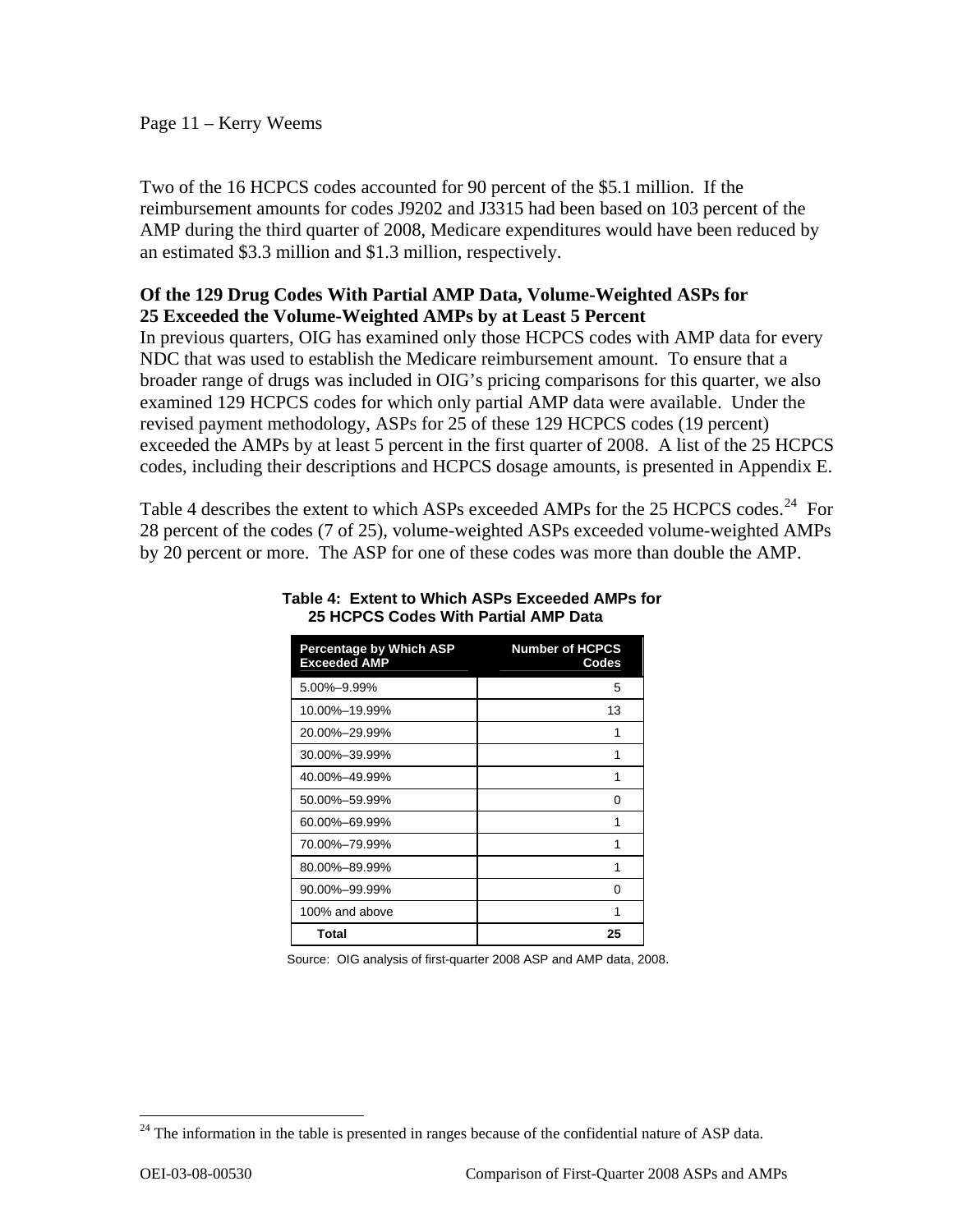Lowering reimbursement amounts for the 25 HCPCS codes to 103 percent of the AMPs would have reduced Medicare allowances by an estimated \$2.6 million in the third quarter of 2008.<sup>[25](#page-11-0) [26](#page-11-1)</sup> Two of the 25 HCPCS codes accounted for almost 75 percent of the \$2.6 million. If the reimbursement amounts for codes J1626 and J2430 had been based on 103 percent of the AMP during the third quarter of 2008, Medicare expenditures would have been reduced by an estimated \$1.2 million and \$811,000, respectively.

## **Pricing Comparisons Could Not Be Performed on 76 Drug Codes Because No AMP Data Were Available**

For 76 HCPCS codes, OIG could not compare ASPs and AMPs because there were no AMP data for any of the 436 NDCs that CMS used when calculating drug reimbursement amounts for these codes. In 2007, Medicare allowances for these 76 codes totaled \$144 million.

More than one-fifth of NDCs without AMP data belonged to manufacturers with Medicaid drug rebate agreements.<sup>[27](#page-11-2)</sup> Manufacturers for 23 percent of the NDCs without AMP data (99 of 436) participated in the Medicaid drug rebate program as of the first quarter of 2008 and were therefore required to submit AMP data.<sup>[28](#page-11-3) [29](#page-11-4)</sup> The majority (59 percent) of these 99 NDCs belonged to three manufacturers.

Manufacturers for the remaining 337 of 436 NDCs did not participate in the Medicaid drug rebate program and therefore were not required to submit AMP data.

# **CONCLUSION**

To monitor Medicare reimbursement amounts based on ASPs and consistent with sections  $1847A(d)(2)(B)$  and  $1847A(d)(3)$  of the Act, OIG compared ASPs and AMPs to identify instances in which the ASP for a particular drug exceeded the AMP by at least 5 percent. This is OIG's ninth report comparing ASPs and AMPs. Unlike OIG's previous pricing comparisons, this report considers HCPCS codes with AMP data for every NDC that CMS used to establish reimbursement amounts, as well as HCPCS codes with only partial AMP data.

<span id="page-11-0"></span><sup>&</sup>lt;sup>25</sup> For the purposes of this study, we used 103 percent of the AMP to estimate the impact of lowering reimbursement amounts. If widely available market prices had been available for these drugs and lower than 103 percent of the AMP, the savings estimates presented in this report would have been greater.

<span id="page-11-1"></span><sup>&</sup>lt;sup>26</sup> This savings estimate assumes that the number of services that were allowed by Medicare in 2007 remained consistent from one quarter to the next and that there were no significant changes in utilization between 2007 and 2008.

<span id="page-11-2"></span> $27$  To determine whether a manufacturer participated in the Medicaid drug rebate program in 2007, we consulted the list of participating drug companies posted on CMS's Web site.

<span id="page-11-3"></span><sup>&</sup>lt;sup>28</sup> Although manufacturers with rebate agreements are generally required to submit AMP data, there may be valid reasons as to why an AMP was not provided for a specific NDC in a given quarter. For example, a manufacturer may not have been required to submit an AMP if the drug product had been terminated and there was no drug utilization during the quarter.

<span id="page-11-4"></span><sup>&</sup>lt;sup>29</sup> These 99 NDCs were crosswalked to 41 HCPCS codes.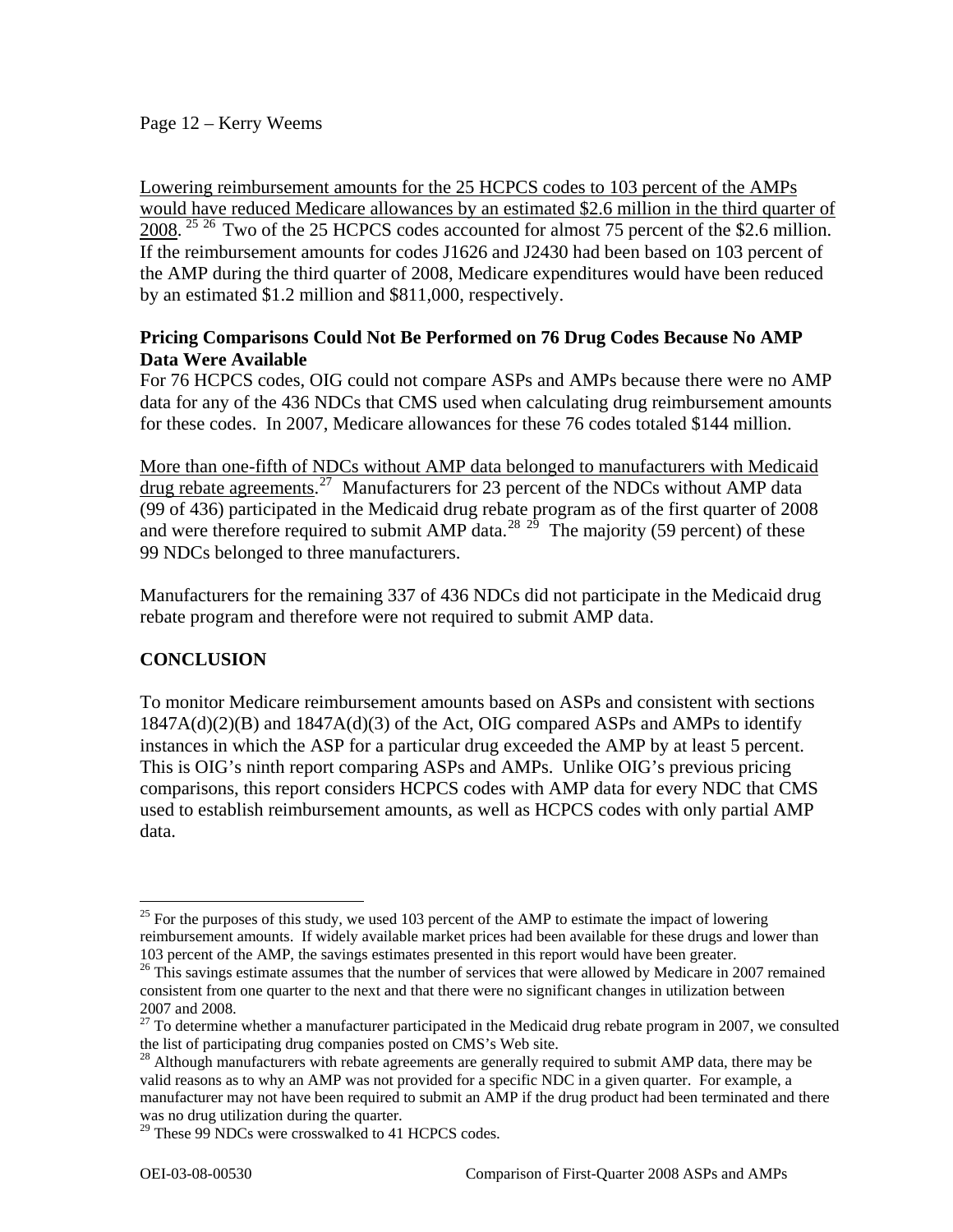Page 13 – Kerry Weems

Using the revised ASP payment methodology recently implemented by CMS, we identified a total of 41 HCPCS codes in the first quarter of 2008 that met the threshold for price adjustment. Sixteen of the forty-one HCPCS codes had complete AMP data. Of these 16 codes, 8 were previously identified by OIG as having ASPs that exceeded the AMPs by at least 5 percent under the revised payment methodology. Three of the eight HCPCS codes (J1364, J2690, and Q0169) met the 5-percent threshold in each of the past five quarters, dating back to the first quarter of 2007. The remaining 25 of 41 HCPCS codes also met the 5-percent threshold in the first quarter of 2008 but did not have AMP data for every NDC that CMS used when calculating reimbursement. Finally, we could not compare ASPs and AMPs for 76 HCPCS codes because AMP data were not submitted for any of the NDCs that CMS used to calculate reimbursement. Manufacturers for more than one-fifth of these NDCs had a Medicaid drug rebate agreement and were therefore generally required to submit AMPs. OIG is working with CMS to evaluate and pursue appropriate actions against those manufacturers that fail to submit required data.

Some of OIG's previous reports comparing ASPs and AMPs have contained recommendations. We are not making additional recommendations in this report and, as such, are issuing the report directly in final form. If you have comments or questions about this report, please provide them within 60 days. Please refer to report number OEI-03-08-00530 in all correspondence.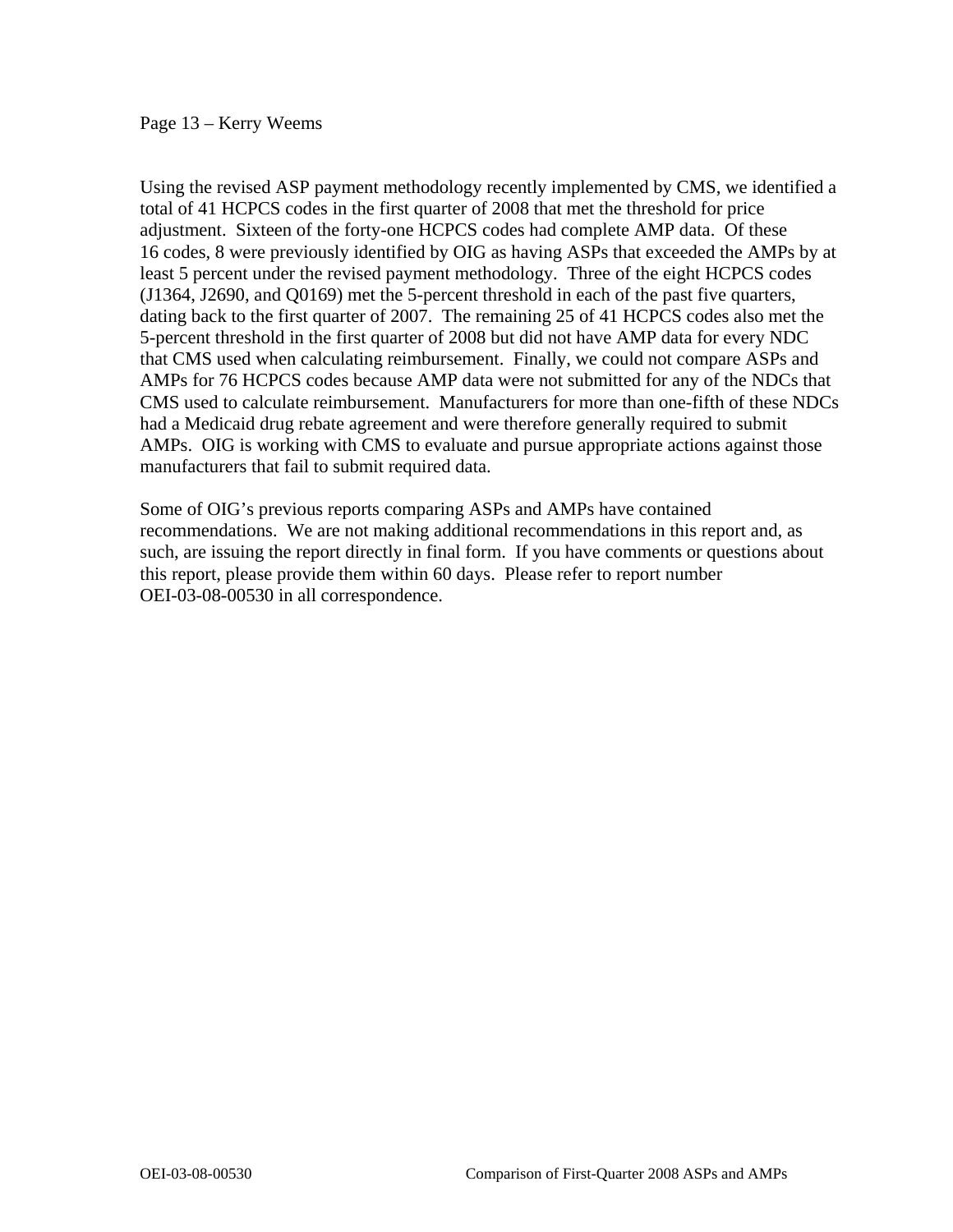Page 14 – Kerry Weems

## **APPENDIX A**

## **Equations Used by the Centers for Medicare & Medicaid Services To Calculate Volume-Weighted Average Sales Prices**

In the following equations, a "billing unit" is defined as the number of Healthcare Common Procedure Coding System (HCPCS) code units that are contained in a national drug code (NDC).

**1. The Revised Equation Used by the Centers for Medicare & Medicaid Services (CMS) To Calculate Volume-Weighted Average Sales Prices (ASP) Beginning April 1, 2008** 

> *Volume-Weighted ASP for the Billing Unit of*  **=**  *HCPCS Code Sum of(ASP for NDC* \* *Number of NDCs Sold) Sum of (Number of NDCs Sold* \* *Billing Units in NDC)*

# **2. The Equation Used by CMS To Calculate Volume-Weighted ASPs Before April 1, 2008**



*Sum of Number of NDCs Sold*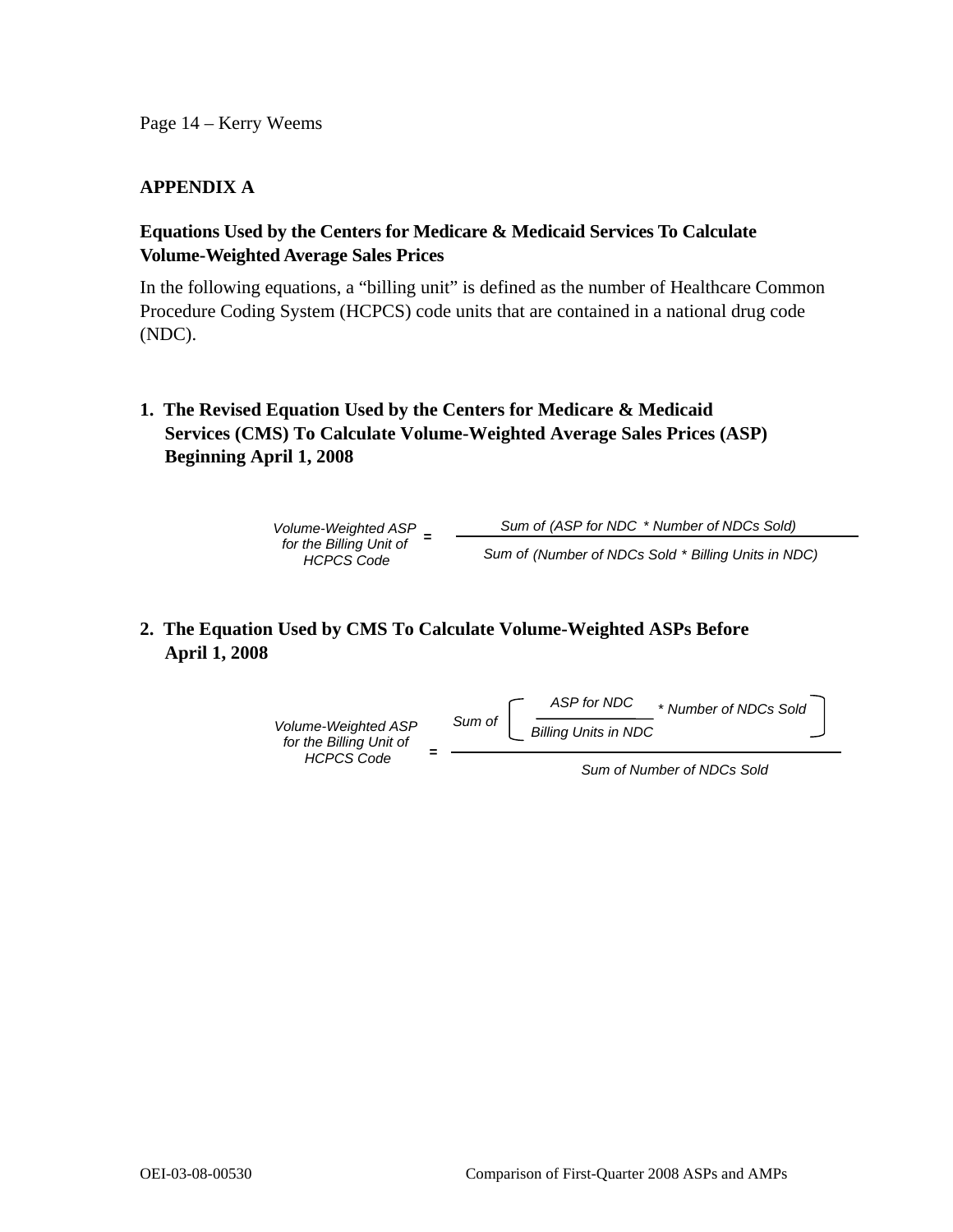## **APPENDIX B**

# **Previous Office of Inspector General Reports Comparing Average Sales Prices and Average Manufacturer Prices**

- "Monitoring Medicare Part B Drug Prices: A Comparison of Average Sales Prices to Average Manufacturer Prices" (OEI-03-04-00430), April 2006
- "Comparison of Fourth-Quarter 2005 Average Sales Prices to Average Manufacturer Prices: Impact on Medicare Reimbursement for Second Quarter 2006" (OEI-03-06-00370), July 2006
- "Comparison of Third-Quarter 2006 Average Sales Prices to Average Manufacturer Prices: Impact on Medicare Reimbursement for First Quarter 2007" (OEI-03-07-00140), July 2007
- "Comparison of First-Quarter 2007 Average Sales Prices to Average Manufacturer Prices: Impact on Medicare Reimbursement for Third Quarter 2007" (OEI-03-07-00530), September 2007
- "Comparison of Second-Quarter 2007 Average Sales Prices and Average Manufacturer Prices: Impact on Medicare Reimbursement for Fourth Quarter 2007" (OEI-03-08-00010), December 2007
- "Comparison of Third-Quarter 2007 Average Sales Prices and Average Manufacturer Prices: Impact on Medicare Reimbursement for First Quarter 2008" (OEI-03-08-00130), May 2008
- "Comparison of Fourth-Quarter 2007 Average Sales Prices and Average Manufacturer Prices: Impact on Medicare Reimbursement for Second Quarter 2008" (OEI-03-08-00340), August 2008
- "Comparison of Average Sales Prices and Average Manufacturer Prices: An Overview of 2007" (OEI-03-08-00450), December 2008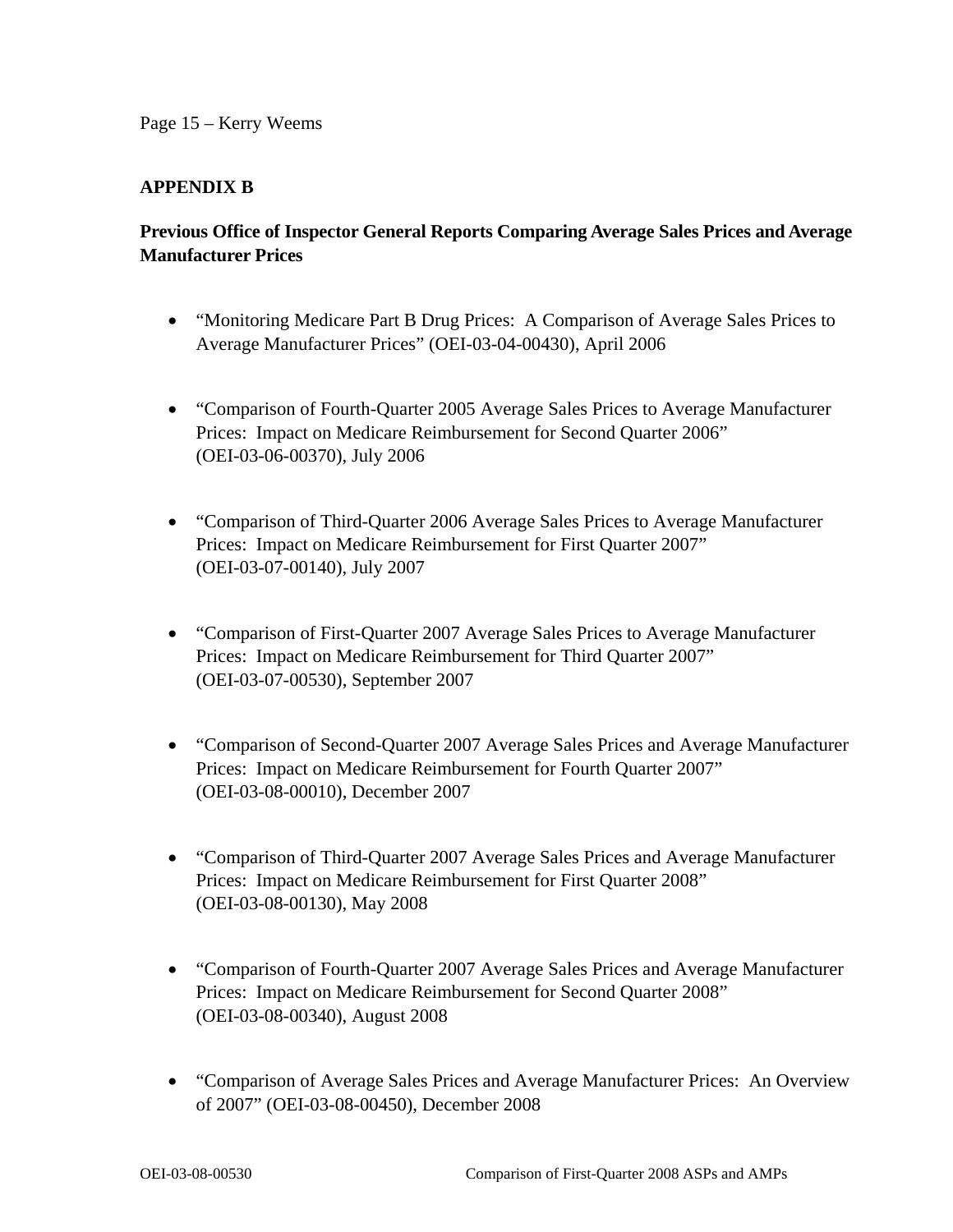# **APPENDIX C**

## **Detailed Methodology for Converting and Volume-Weighting Average Manufacturer Prices for the First Quarter of 2008**

Healthcare Common Procedure Coding System codes with complete average manufacturer price data. Of the 527 Healthcare Common Procedure Coding System (HCPCS) codes with reimbursement amounts based on average sales prices (ASP), 320 had average manufacturer prices (AMP) for every national drug code (NDC) that the Centers for Medicare & Medicaid Services (CMS) used to calculate volume-weighted ASPs. These 320 HCPCS codes represented 1,358 NDCs. For 12 NDCs, we could not successfully identify the amount of the drug reflected by the ASP and therefore could not calculate a converted AMP. These 12 NDCs were crosswalked to 8 HCPCS codes. We did not include these 8 HCPCS codes (75 NDCs) in our final analysis.

Using the converted AMPs for the remaining 1,283 NDCs, we then calculated a volume-weighted AMP for each of the remaining 312 HCPCS codes consistent with the revised methodology for calculating volume-weighted ASPs.

HCPCS codes with partial AMP data. There were 131 HCPCS codes with AMP data for only some of the NDCs that CMS used in its calculation of volume-weighted ASPs. These 131 HCPCS codes represented a total of 1,590 NDCs. AMP data were either missing or unavailable for 420 of these NDCs, which we then excluded from our calculation of volume-weighted  $AMPs.<sup>30</sup>$  $AMPs.<sup>30</sup>$  $AMPs.<sup>30</sup>$ 

We calculated converted AMPs for each of the remaining 1,170 NDCs. For 41 of the 1,170 NDCs, we could not successfully identify the amount of the drug reflected by the ASP and therefore could not calculate a converted AMP. We removed these 41 NDCs from our analysis.<sup>[31](#page-15-1)</sup> As a result, two HCPCS codes no longer had any NDCs with AMP data. Therefore, these two HCPCS codes were removed from our analysis.

Using the converted AMPs for the remaining 1,129 NDCs, we then calculated a volume-weighted AMP for each of the remaining 129 HCPCS codes consistent with the revised methodology for calculating volume-weighted ASPs.

<span id="page-15-0"></span> $30$  Although AMP data for these 420 NDCs were excluded from our calculation of volume-weighted AMPs, the corresponding ASPs were not excluded from the volume-weighted ASPs as determined by CMS.

Volume-weighted ASPs remained the same, regardless of the availability of AMP data.

<span id="page-15-1"></span><sup>&</sup>lt;sup>31</sup> Although we removed NDCs with problematic AMP conversions, we did not remove the corresponding HCPCS codes, provided that other NDCs for those drug codes had usable AMP data. This differs from our analysis of HCPCS codes with complete AMP data, in which we removed not only the NDCs with problematic AMP conversions, but also the corresponding HCPCS codes.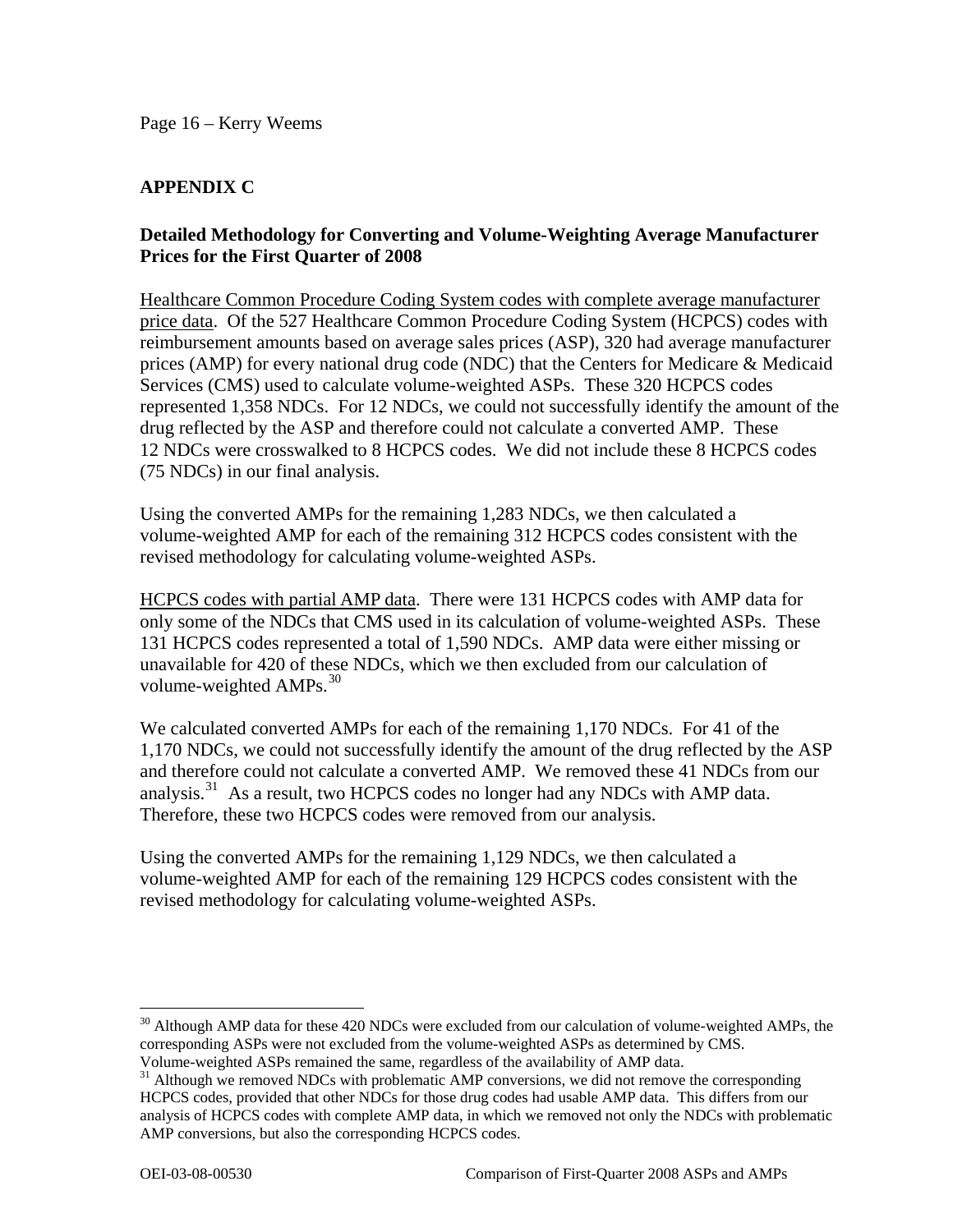Page 17 – Kerry Weems

HCPCS codes with no AMP data. For 76 HCPCS codes, there were no AMP data for any of the NDCs that CMS used in its calculation of volume-weighted ASPs. These 76 HCPCS codes represented 436 NDCs.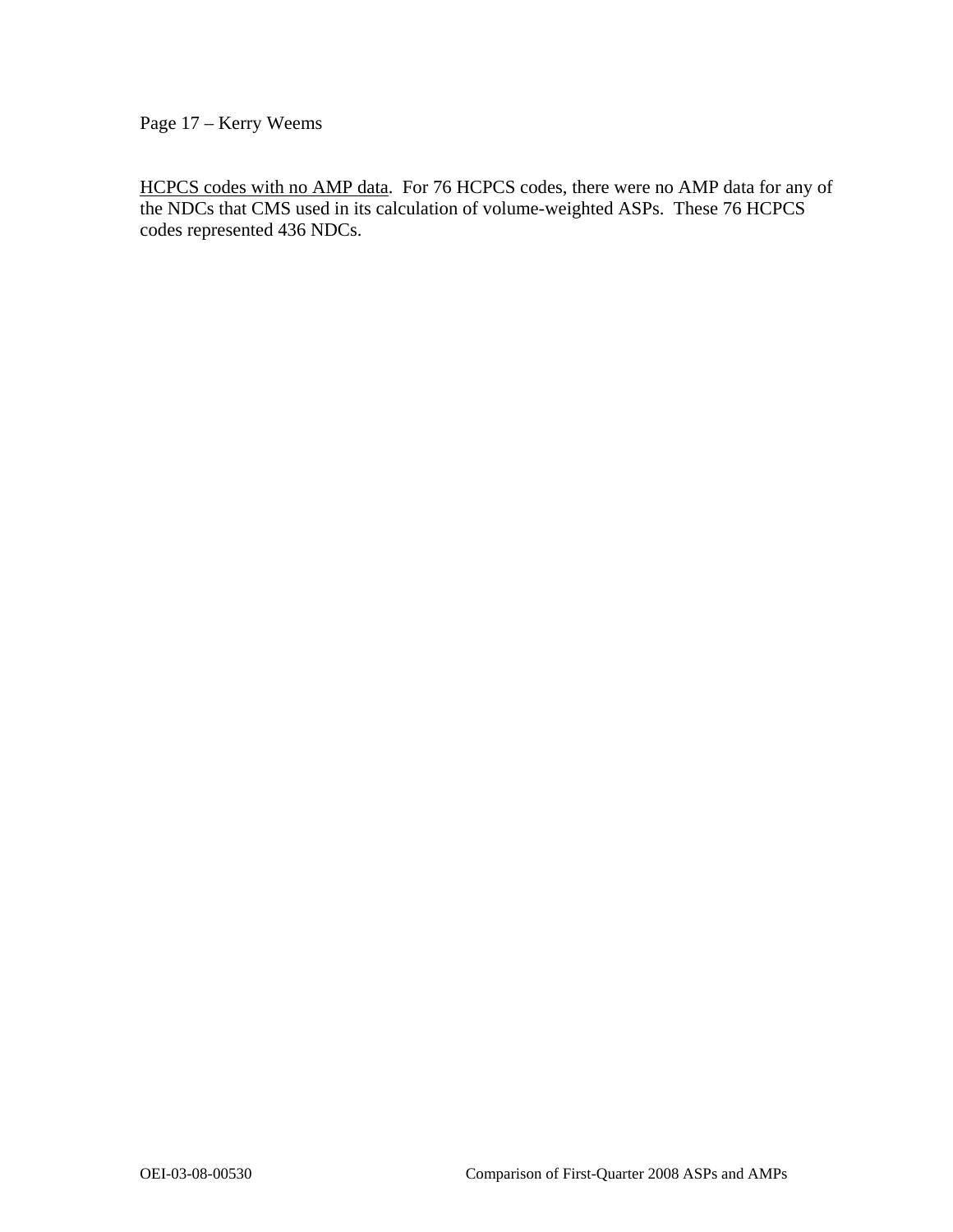## Page 18 – Kerry Weems

## **APPENDIX D**

## **Sixteen Drug Codes With Complete Average Manufacturer Price Data That Met the 5-Percent Threshold in the First Quarter of 2008**

| <b>Drug</b><br>Code | <b>Short Description</b>        | <b>Drug Code Dosage</b> |
|---------------------|---------------------------------|-------------------------|
| J0278               | Amikacin sulfate injection      | 100 mg                  |
| J0300               | Amobarbital injection           | 125 mg                  |
| J1020               | Methylprednisolone injection    | 20 mg                   |
| J1364               | Erythro lactobionate            | 500 mg                  |
| J1457               | Gallium nitrate injection       | 1 <sub>mg</sub>         |
| J1955               | Levocarnitine injection         | 1 <sub>g</sub>          |
| J2690               | Procainamide HCI injection      | 1 <sub>g</sub>          |
| J2700               | Oxacillin sodium injection      | 250 mg                  |
| J2760               | Phentolaine mesylate injection  | 5 <sub>mg</sub>         |
| J2792               | Rho(D) immune globulin          | 100 units               |
| J3315               | Triptorelin pamoate             | 3.75 mg                 |
| J7310               | Ganciclovir long-acting implant | 4.5 mg                  |
| J9202               | Goserelin acetate implant       | 3.6 <sub>mg</sub>       |
| J9320               | Streptozocin injection          | 1 <sub>g</sub>          |
| Q0166               | Granisetron HCI oral            | 1 <sub>mg</sub>         |
| Q0169               | Promethazine HCI oral           | 12.5 mg                 |

Source: Office of Inspector General analysis of first-quarter 2008 average sales price and average manufacturer price data, 2008.